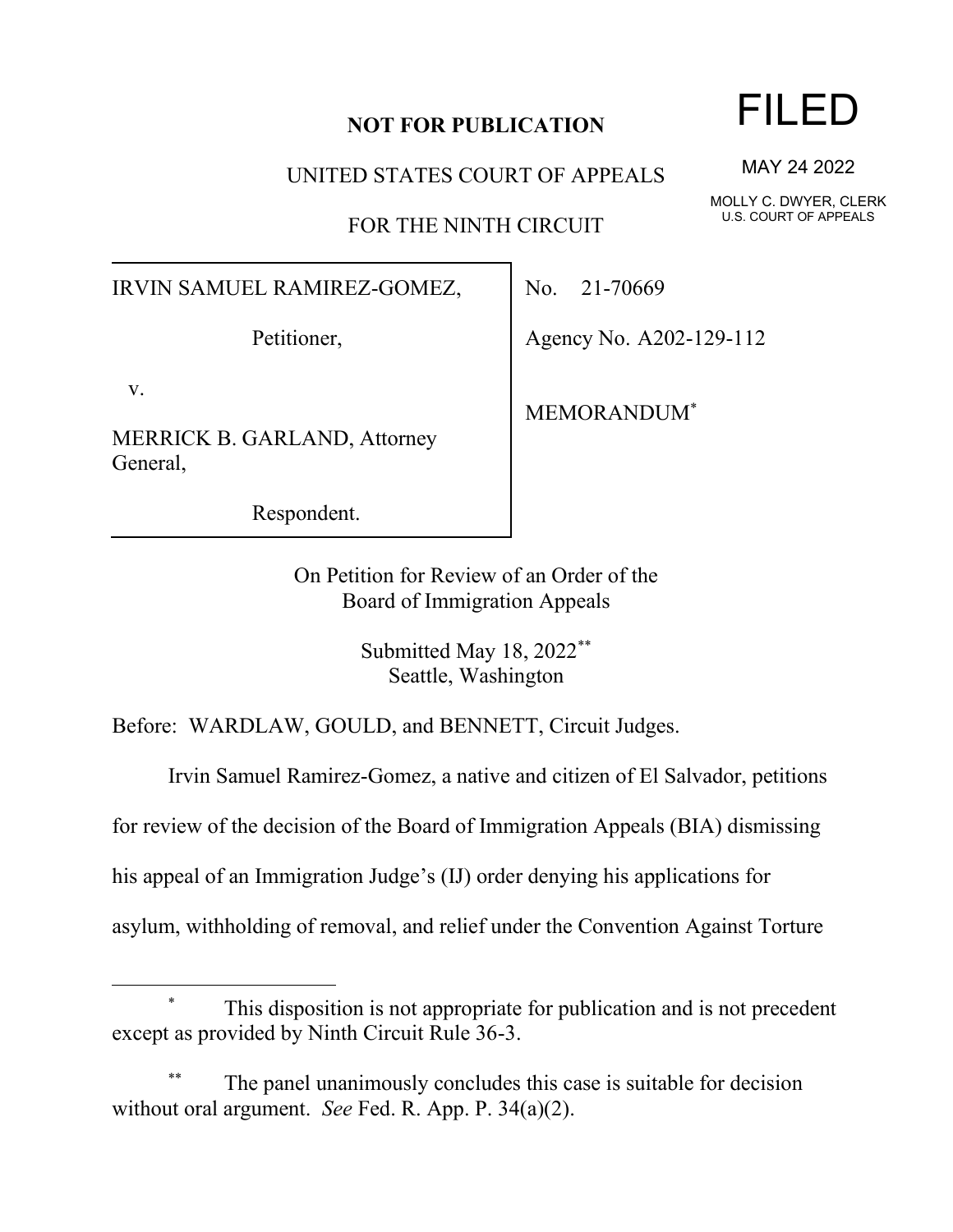(CAT). We have jurisdiction under 8 U.S.C. § 1252. We deny the petition in part and dismiss the petition in part.

1. Substantial evidence supports the agency's finding that Ramirez-Gomez does not qualify for asylum or withholding of removal because his proposed particular social group of "Salvadoran professional soccer players" is not immutable, and therefore is not a cognizable social group. *See Nguyen v. Barr*, 983 F.3d 1099, 1103 (9th Cir. 2020) (explaining that immutable characteristic is "one that the members of the group either cannot change, or should not be required to change because it is fundamental to their individual identities or consciences" (simplified)). Ramirez-Gomez argues that being a professional soccer player is a fundamental aspect of his identity that he should not be required to change. But "the internationally accepted concept of a refugee simply does not guarantee an individual a right to work in the job of his choice." *Matter of Acosta*, 19 I & N Dec. 211, 234 (BIA 1985); *see also Donchev v. Mukasey*, 553 F.3d 1206, 1216 (9th Cir. 2009) (recognizing that "we must give deference . . . to BIA law defining 'particular social group'"). As the agency recognized, professional soccer players often must change careers because the ability to play competitive soccer changes over time. And there is no evidence in the record suggesting that, since 2014, Ramirez-Gomez continued to play professional soccer in the United States or that he could continue playing professional soccer should he return to El Salvador.

2 a set of  $\sim$  2 a set of  $\sim$  2 a set of  $\sim$  2 a set of  $\sim$  3 a set of  $\sim$  3 a set of  $\sim$  3 a set of  $\sim$  3 a set of  $\sim$  3 a set of  $\sim$  3 a set of  $\sim$  3 a set of  $\sim$  3 a set of  $\sim$  3 a set of  $\sim$  3 a set of  $\sim$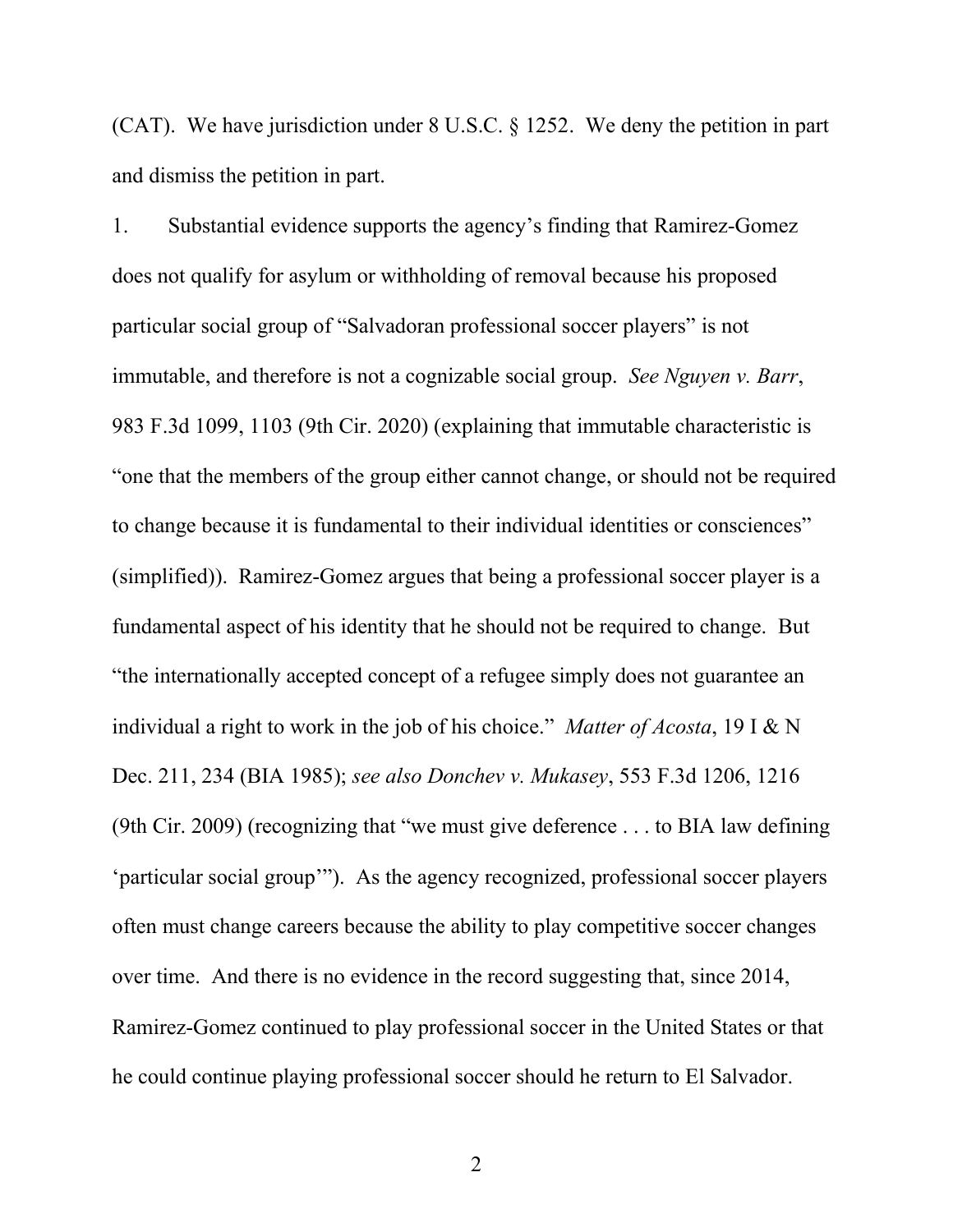Thus, the proposed social group is mutable, as Ramirez-Gomez may not even be a member any longer.

Ramirez-Gomez raises an additional proposed social group of "Salvadoran small business owners." But we find that this argument was not exhausted before the agency, as the IJ never considered this argument and Ramirez-Gomez's brief before the BIA never claimed that the IJ's failure to do so was error. Additionally, the government asserts that the argument was unexhausted, and Ramirez-Gomez filed no reply brief refuting that assertion. We thus lack jurisdiction to consider Ramirez-Gomez's argument based on "Salvadoran small business owners." *See* 8 U.S.C. § 1252(d)(1); *Barron v. Ashcroft*, 358 F.3d 674, 678 (9th Cir. 2004).

2. Substantial evidence supports the agency's finding that Ramirez-Gomez does not qualify for CAT relief. First, while the IJ erred in finding that the police officers were acting as private individuals rather than public officials, *see Barajas-Romero v. Lynch*, 846 F.3d 351, 361–63 (9th Cir. 2017), this was harmless error that does not warrant granting the petition for review, see *Zamorano v. Garland*, 2 F.4th 1213, 1228 (9th Cir. 2021) (citing 5 U.S.C. § 706). The agency reasonably noted that the persecution Ramirez-Gomez experienced does not rise to the level of torture. 8 C.F.R. § 1208.18(a)(2) (defining torture as an "extreme form of cruel and inhuman treatment"); *see Davila v. Barr*, 968 F.3d 1136, 1144 (9th Cir. 2020) ("Torture is more severe than persecution." (simplified)). But "persecution in the

3